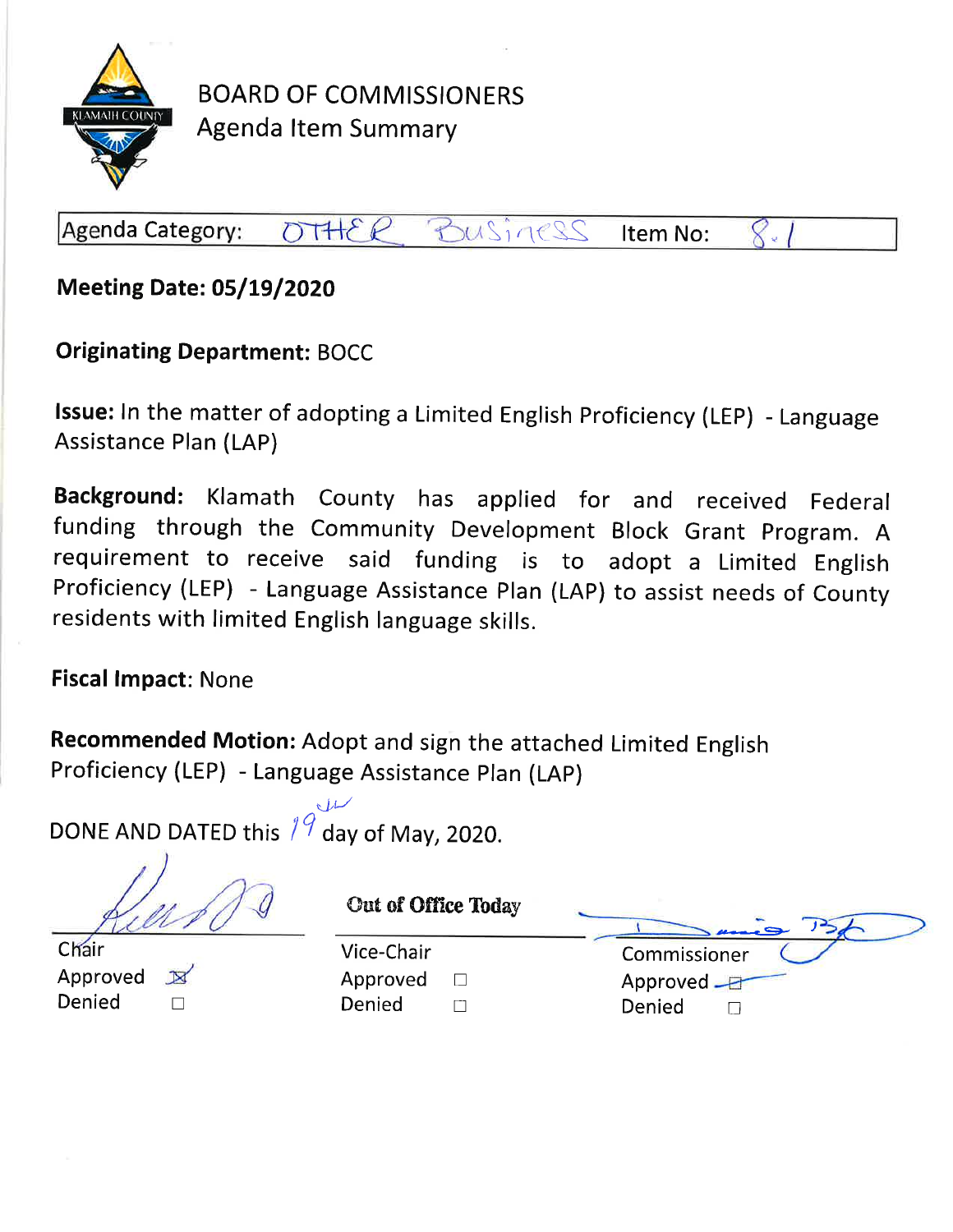# Klamath County

# Limited English Proficiency (LEP) - Language Access Plan (LAP)

# **CONTACT INFORMATION**

Klamath County Human Resources Office

305 Main Street Klamath Falls, OR 97603 (541) 883-4296

This document addresses the needs of the citizens of the Klamath County with Limited English Proficiency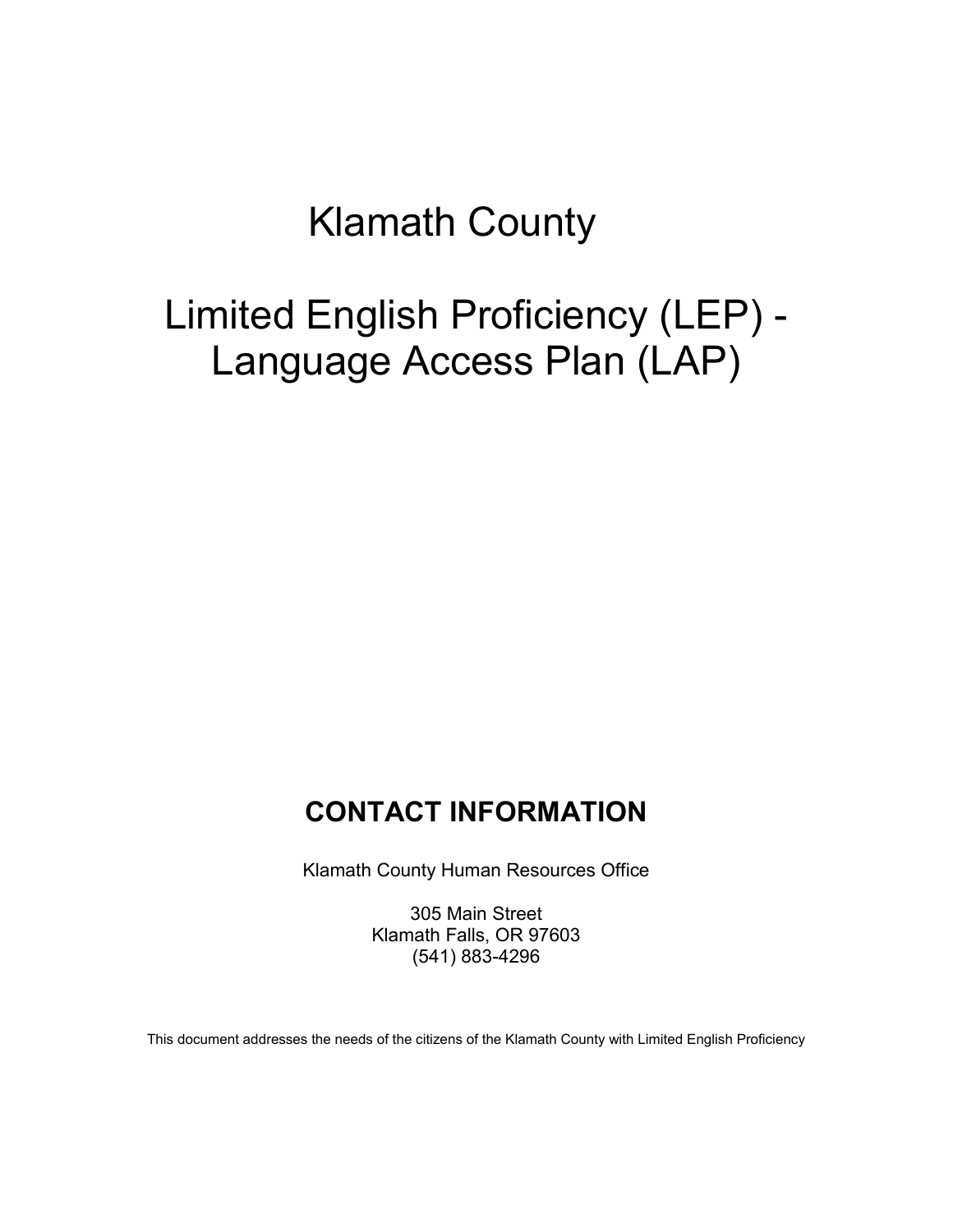# **Authority**

The Limited English Proficiency – Language Access Plan (LEP-LAP) has been prepared to address Klamath County's responsibilities as a recipient of Federal financial assistance as it relates to the needs of the County's residents with limited English language skills. This plan has been developed in accordance with Title VI of the Civil Rights Act of 1964, 42 U.S.C. 2000d, et seq, and its implementing regulations, which state that no person shall be subjected to discrimination on the basis of race, color, national origin.

Executive Order 13166, titled improving Access to Services for Persons with Limited English Proficiency, indicates that differing treatment based upon a person's inability to speak, read, write or understand English is a type of national origin discrimination.

Klamath County has received Community Development Block Grant funds from the U.S. Department of Housing and Urban Development under Title 1 of the Housing and Community Development Act of 1974, as amended, 42 USC 5301 (1994) via the State of Oregon through its Oregon Business Development Department.

#### **Statement of Policy**

This policy sets forth the County's responsibilities to ensure that persons with Limited English Proficiency shall not be discriminated against nor denied meaningful access to, and participation in, the programs and services provided by the County.

# **Applicability**

This policy applies to all County-administered programs, services, and facilities regardless of whether or not they receive Federal financial support. However, the LAP Plan does not apply to the operation or administration of any properties or projects wherein the County is not the primary owner (i.e., the County is a funding agency and not the entity with primary control over said property) and the primary owner qualifies as recipient or sub-recipient of federal financial assistance.

It is the intent of the County, in providing language services to LEP persons, to achieve a balance that ensures meaningful access to programs and services while not incurring undue burdens upon the County resources.

# **Definitions**

Authorized Interpreter: A person who has been screened and authorized by the Human Resources/Risk Management (HR/Risk) Office to act as an interpreter and/or translator for others.

Interpret or Interpretation: The act of listening to a communication in one language (source language) and orally converting it to another language (target language), while retaining the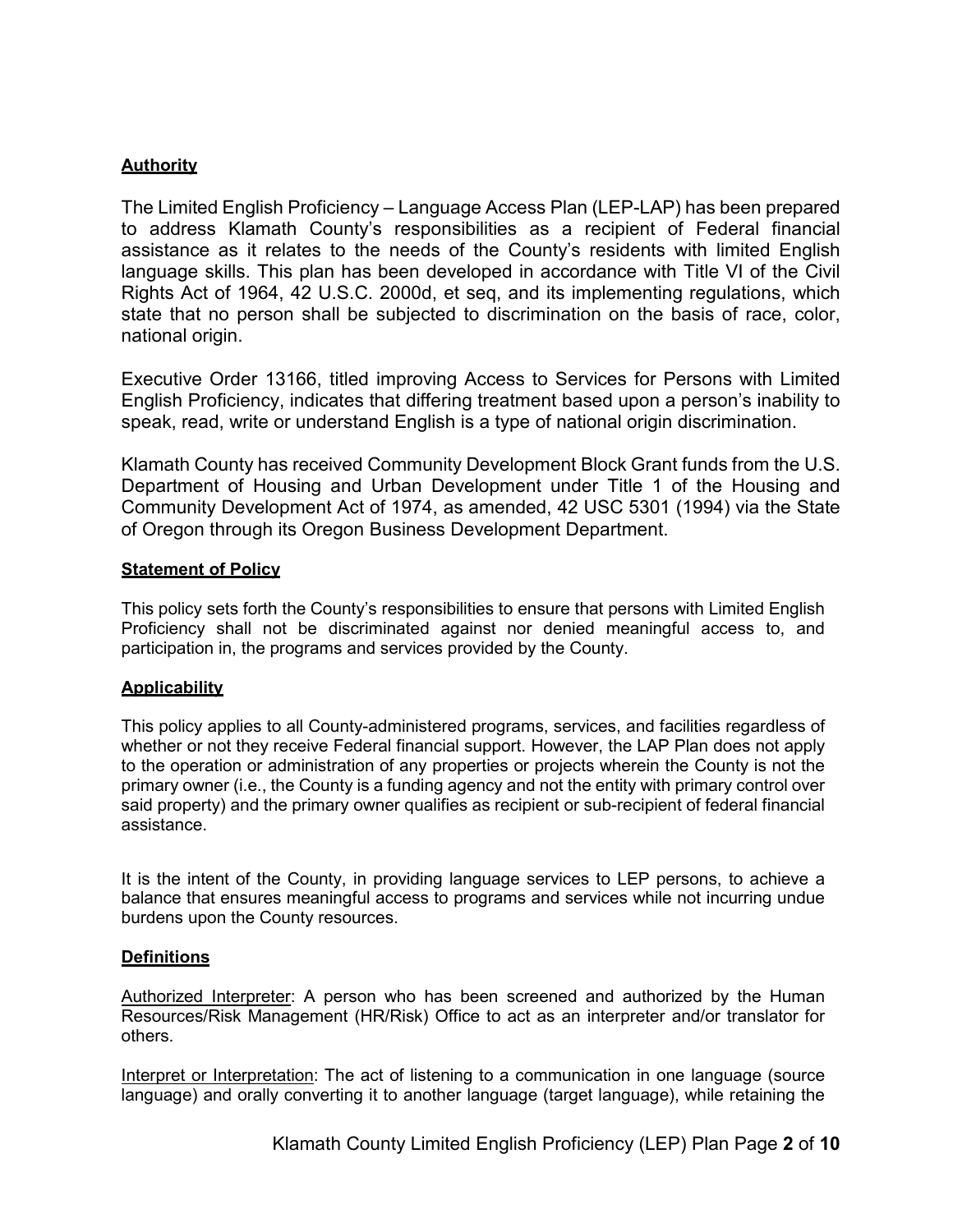same meaning.

Limited English Proficient (LEP): Any individual whose primary language is not English and who has a limited ability to read, write, speak, or understand English. These individuals may be competent in certain types of communication (e.g. speaking or understanding) but still be LEP for other purposes (e.g. reading or writing). Similarly, LEP designations are contextspecific; an individual may possess sufficient English language skills to function in one setting but these skills may be insufficient in other situations.

Translate or Translation: The replacement of written text from one language (source language) into an equivalent written text (target language).

Vital Document: Any document that contains information that is critical for obtaining or maintaining the services or benefits that are supported by Federal funds, or that are required by law. Such documents may include, but are not limited to, applications, consent forms, notice of participant rights and responsibilities, disciplinary notices, letters or notices that require a response from the participant or beneficiary, legal notices, and notices advising LEP persons of the availability of free language services.

# **In General**

It shall be the policy of the County to ensure that persons with LEP shall not be discriminated against nor denied meaningful access to, and participation in, the programs and services provided by the County. In order to ensure meaningful access and participation for LEP persons, the County shall notify such persons that language services are available to them at no cost and shall take reasonable steps to see that language services are provided according to the provisions of this policy.

# **Contact**

The County Commissioners have designated the Human Resources Director as the County's LEP Coordinator. The LEP-LAP Coordinator shall provide oversight for the implementation of this policy, coordinate with County departments to facilitate delivery of LEP-LAP language services, ensure that staff receive appropriate training on this policy and any applicable procedures, and direct the ongoing monitoring and periodic assessment of the policy's effectiveness.

# **Klamath County Oregon**

Klamath County encompassing 5941.2 square miles is geographically the  $4<sup>th</sup>$  largest County in Oregon. The County has an approximate population of 67,653 persons *(American Community Survey (ACS) Demographic and Housing Estimates, 2018: 1 Year Estimate – DP05). See Exhibit A for information sources.* This population is comprised of:

| Race                                       | <b>Estimate</b> | Percentage of<br><b>Population</b> |
|--------------------------------------------|-----------------|------------------------------------|
| White                                      | 57.992          | 85.7%                              |
| <b>Black or African American</b>           | 511             | 0.8%                               |
| American Indian and Alaskan Native         | 3.599           | 5.3%                               |
| Asian                                      | 613             | 0.9%                               |
| Native Hawaiian and Other Pacific Islander | 39              | $0.1\%$                            |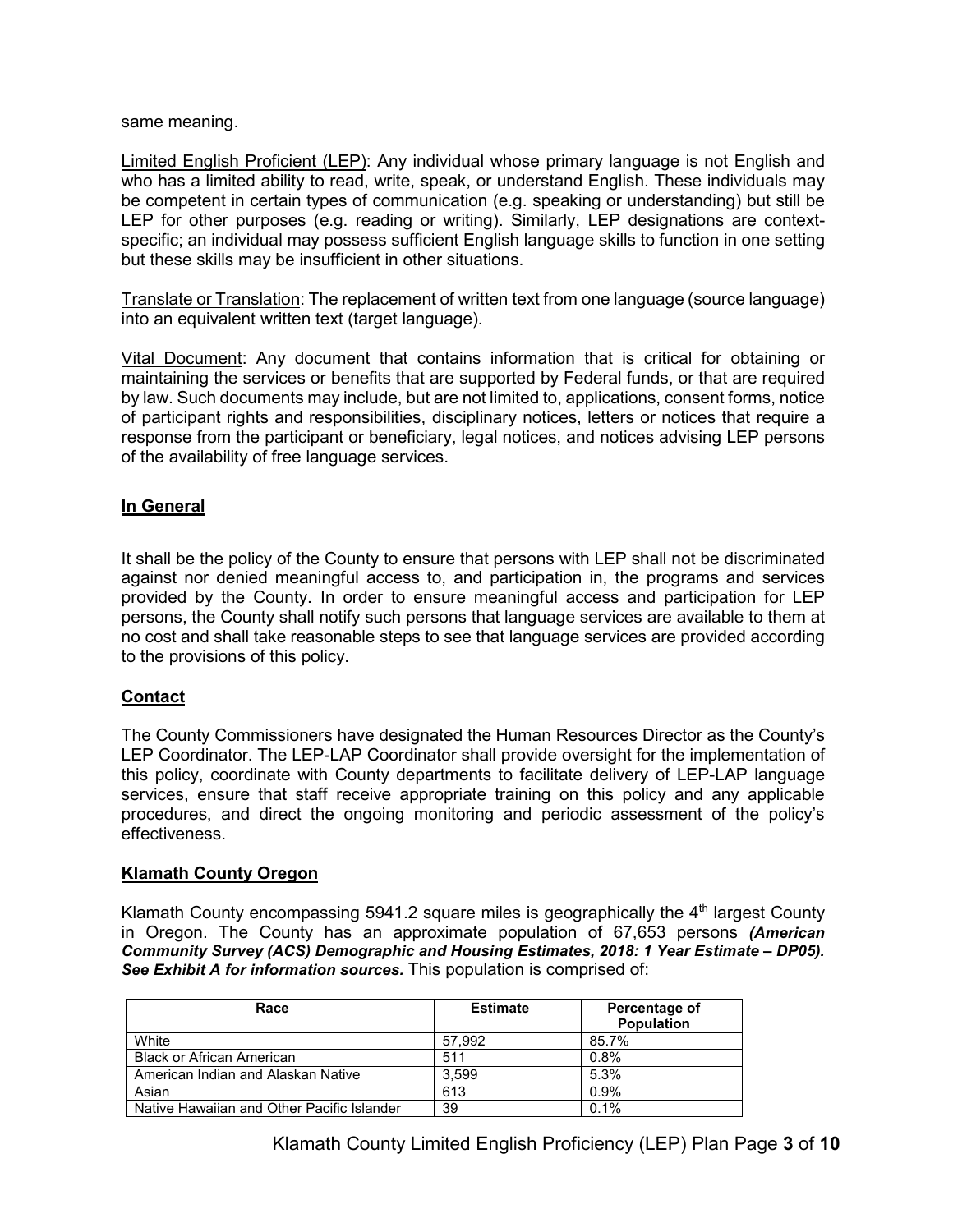| Some Other Race         | 706    | 2.5%      |
|-------------------------|--------|-----------|
| Two or More Races       | 3.193  | 7%<br>4.1 |
| <b>Total Population</b> | 67.653 | 100%      |

# **Four Factor Assessment**

The County will utilize the following four factors in its assessment of how it shall provide LEP-LAP services:

- The number or proportion of LEP individuals served or likely to be encountered;
- The frequency with which LEP individuals are likely to come in contact with County employees, programs, or services;
- The nature and importance of the contact, program, information, or service provided; and,
- The cost of providing LEP assistance and the resources available.

#### **Factor One – Identification of LEP Persons Who Need Language Assistance.**

The population of Klamath County is estimated at 67,653 persons, and is predominately English speaking, of which there is an estimated 50,411 citizens over the age of eighteen years old (*ACS Language Spoken at Home, 2018; 5 Year Estimate S1601*)

|                                                        |                                            |                                                                     | <b>Breakdown of Other</b><br>Languages Spoken at<br>Home |                                              |
|--------------------------------------------------------|--------------------------------------------|---------------------------------------------------------------------|----------------------------------------------------------|----------------------------------------------|
| <b>Population</b><br>18 years of<br>Age<br>and<br>Over | <b>Speak</b><br>Only<br>English at<br>Home | <b>Speak</b><br>Language<br><b>Other than</b><br>English at<br>Home | <b>Speak</b><br>Spanish at<br>Home                       | <b>Speak</b><br>Other<br>Language<br>at Home |
| 50,411                                                 | 47.997                                     | 2.414                                                               | 1,687<br>$(3.34\%)$                                      | 727<br>$(1.44\%)$                            |

Spanish is the largest non-English language spoken at home, of which it is estimated that 1,687 of the citizens over the age of eighteen years old speak Spanish. This equates to 3.34% of the County's total estimated citizens over eighteen years of age.

This is further broken down, showing that 1,236 speak English "very well" and 451 speak English "less than very well". Overall, an estimated 0.89% of the County's citizens of 18 years of age and older speak English "less than very well". To be considered LEP an individual primary language is not English, and has limited to no ability to speak, understand, read or write English. None of the individual language groups that are considered to speak English "less than very well" exceed 5% of the population and are less than 1,000 in number, individually.

| Language Group | <b>Population 18</b><br>years and<br>older | <b>Speak English</b><br><b>Only or Speaks</b><br><b>English Very</b><br>Well | <b>Speak English</b><br><b>Less than Very</b><br>Well | <b>Percent that</b><br><b>Speaks English</b><br><b>Less than Very</b><br>Well |
|----------------|--------------------------------------------|------------------------------------------------------------------------------|-------------------------------------------------------|-------------------------------------------------------------------------------|
| Spanish        | .687                                       | 1.236                                                                        | 451                                                   | 0.89%                                                                         |
| Other          | 727                                        | 438                                                                          | 289                                                   | 0.57%                                                                         |

In addition, when evaluating the number of LEP households the data shows *(ACS Limited English Households, 2018: 5 Year Estimate S1602)* that 1,730 households are Spanish, of which

Klamath County Limited English Proficiency (LEP) Plan Page **4** of **10**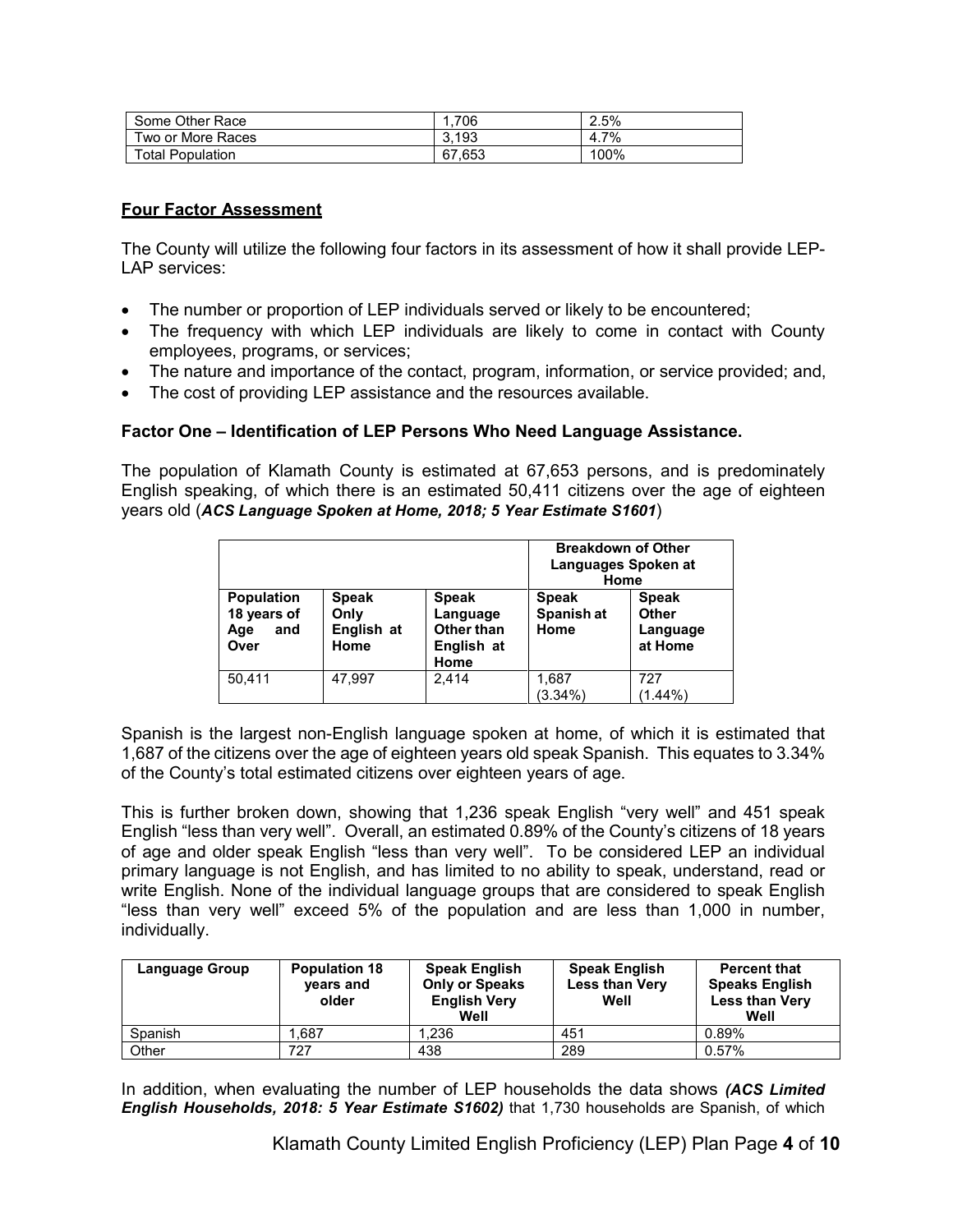only 322 or 1.2% of the total households are considered LEP households. To be considered an LEP household the primary language is not English. None of the LEP households by language group exceed 5% of the total households and are less than 1,000 in number, individually.

| Total             | <b>Language Group</b> | Total             | LEP        | <b>Percent LEP</b> |
|-------------------|-----------------------|-------------------|------------|--------------------|
| <b>Households</b> |                       | <b>Households</b> | Households | Households         |
| 27,402            | Spanish               | 1,730             | 322        | 1.2%               |
|                   | Indo European         | 356               | 18         | 0.07%              |
|                   | Asian Pacific Island  | 165               | 53         | 0.19%              |
|                   | Other                 | 166               | 13         | 0.06%              |

# **Factor Two – Frequency of Contact With LEP Persons**.

It can be expected that LEP persons will occasionally come into contact with County programs, services or facilities. County staff serving as the first point of contact for these programs and services will be provided instruction on how to identify LEP clients using the language identification flashcards aka "I Speak Cards" in Exhibit B. The cards shall be used by County staff on a day-to-day basis to determine and document the need for particular language service during routine activities/encounters and how to access needed interpretation services.

# **Factor Three – Nature and Importance of the Program or Service.**

With the very small number of citizens 18 years of age and older that speak English "less than very well", the County will provide LAP services to this population so they have access to and the availability of County services, programs and facilities as identified within this policy.

The County recognizes that within the range of programs and services it provides, some programs and services are more important than others. While it is the County's intent to provide meaningful access to all participants and eligible persons, the availability of resources may limit the provision of language services in some instances.

Activities such as medical services, arrests, jail intake, rules of occupancy, legal actions, life and safety notices, Health Insurance Portability and Accountability Act (HIPAA) notices, and the like have a high priority. Information about, and an understanding of, these activities should be effectively communicated to all persons affected by them. Other activities such as recreation programs, social activities, optional meetings, and related areas are of a lesser importance and hence a lower priority.

Each department should analyze all activities related to the department's respective programs and services and evaluate the relative importance of each. Based on this analysis, each department should determine how language services to LEP individuals should be delivered for each activity and should also report such information to the LEP Coordinator.

#### **Factor Four – Resources Available to the County and Costs.**

The County shall explore the most cost-effective means of delivering competent language services before limiting services due to resource limitations or concerns. The U.S. Department of Housing and Urban Development provides the I-Speak identification cards and many documents in multiple languages. Free and paid translation services are also available in the case of interactions with LEP persons or the need for language assistance.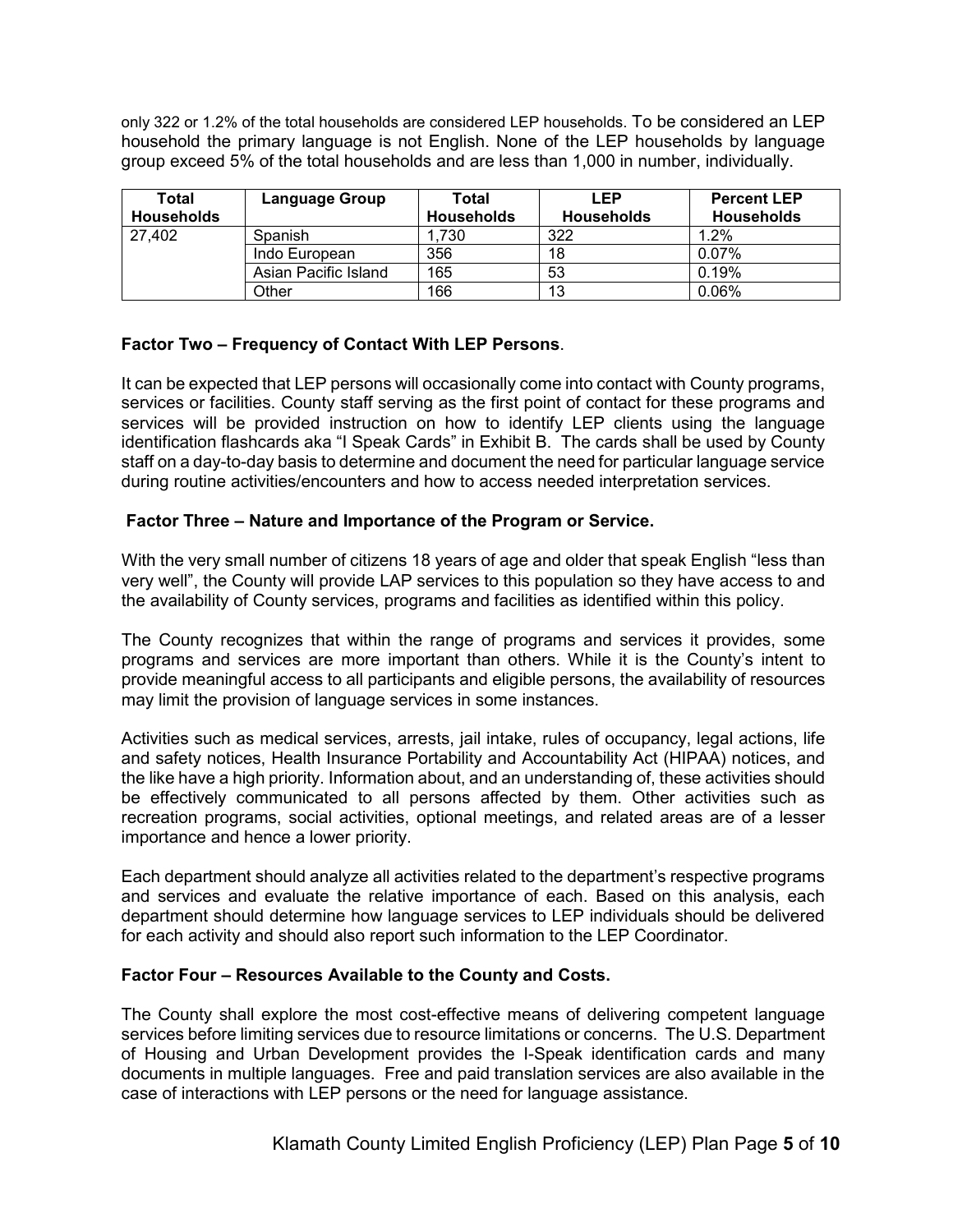There are two main ways for the County to provide language services: oral interpretation either in person or via telephone interpretation service (interpretation) and written translation (translation). The following methods of providing interpretation and translation services shall be considered and used based upon the assessment of need for individual County departments:

- Hiring bilingual staff who subsequently receive training in proper interpretation and translation protocol. (Useful when interpretation needs are regular and ongoing, and when the importance of the encounter may be less than that required in legal action.)
- Contracting with qualified interpreters and translators, either individually or through an organization which provides such persons. (Essential when accuracy and details are important or critical.)
- Using telephone (or video conferencing) interpreter services. (Useful when prompt delivery of interpretation services is required.)
- Using community volunteers, either individuals or community service agencies that provide services to one or more language groups. (Useful when language service needs are less important or informal.)
- Using family members or friends. (Although there are some situations where this is not suitable, in others it may be useful when language service needs are least important or informal.)

#### **Analysis of the Safe Harbor for Written Translations**

The U.S. Department of Housing and Urban Development, adopted "Safe Harbors" in its final guidance for providing program access to LEP individuals. Where providing a certain level of translated materials for an LEP population of a specific size will be considered strong evidence of compliance with the recipients written translation obligations:

| Size of Language Group                                                                        | <b>Recommended Provision of Written Language Assistance</b> |
|-----------------------------------------------------------------------------------------------|-------------------------------------------------------------|
| 1,000 or more in the eligible population in the market area or<br>among current beneficiaries | Translated vital documents                                  |
|                                                                                               |                                                             |
| More than 5% of the eligible population or beneficiaries and more                             | <b>Translated vital documents</b>                           |
| than 50 in number                                                                             |                                                             |
| More than 5% of the eligible population or beneficiaries and 50 or                            | Translated written notice of right to receive free oral     |
| less in number                                                                                | interpretation of documents.                                |
| 5% or less of the eligible population or beneficiaries and less than                          | No written translation is required.                         |
| 1.000 in number                                                                               |                                                             |

Overall, the County's highest LEP group is Spanish. Spanish citizens that speak English "less than very well" is 451 or 0.89% of the populous, and when considering this further there are only 322 Spanish LEP households which is 1.2% of the County's total households. Based upon the Safe Harbors listed above, no written translation of the County's vital documents are required for Spanish, nor for Indo European, Asian/Pacific Island or other languages.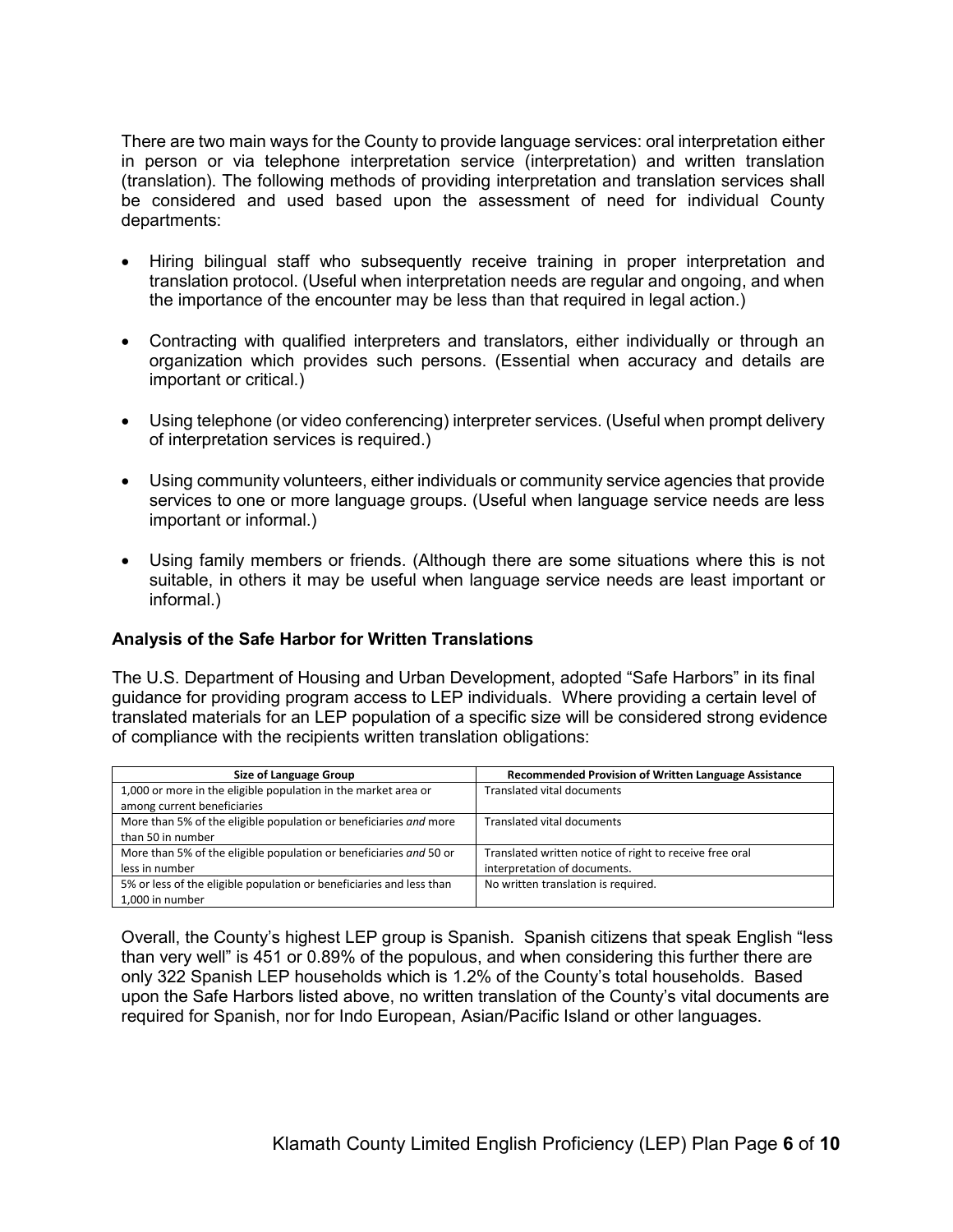# **Determining Need for Assistance**

County staff serving as the first point of contact for these programs and services will be given instruction on how to identify LEP clients using the language identification flash cards aka "I Speak Cards" in Exhibit B. This will assist them to determine and document the need for particular language service during routine activities/encounters and how to access needed interpretation services. In addition:

- Staff encounters at initial screenings/meetings. Applicants and participants in various County services and programs will be provided with a Language/Alternate Format Designation form. The form will ask if the person or family members require alternate formats of communication (e.g. large print, audio recording, electronic format, etc.) and will also ask the person and family members to self-identify their need for interpretive services.
- Self-identification through application forms for County programs and services. County departments will document within its application forms that the applicant has been informed of the right to language services at no cost, identify the person's primary language, and whether or not the person would like an interpreter.

#### **Quality and Competency of Language Services**

The County shall make every reasonable effort to ensure that the language services it provides to LEP person are of the highest quality and that the competency of interpreters and translators is appropriate to the situation.

#### **Interpreters**

Oral interpretation of encounters, interviews, meetings and the like require a certain level of competency and professionalism on the part of the interpreter. These characteristics do not necessarily exist in a person who is simply bilingual. Likewise, formal certification, while helpful, may not always be required. Often the importance of the encounter or the consequences will direct the level of professionalism needed.

- Interpretation, whenever possible, shall be provided by County employees who have been designated by the County as bilingual and have received training for interpretation and translation.
- If a County employee who speaks the necessary language is not available, depending on the importance of the encounter, that County department may utilize a volunteer, a family member, or friend the LEP person has brought to interpret for that person, or the department will obtain interpretation services from certified interpreters/translators with whom the County has contracted. County staff are prohibited from using minor children to interpret, absent emergency circumstances.

When using an interpreter, the County shall use the following general criteria to ensure effective communications with LEP persons:

• Demonstrated proficiency in and ability to communicate information accurately in both English and in the other language and able to identify and employ the appropriate mode of interpreting (consecutive, simultaneous, summarization, or sight translation).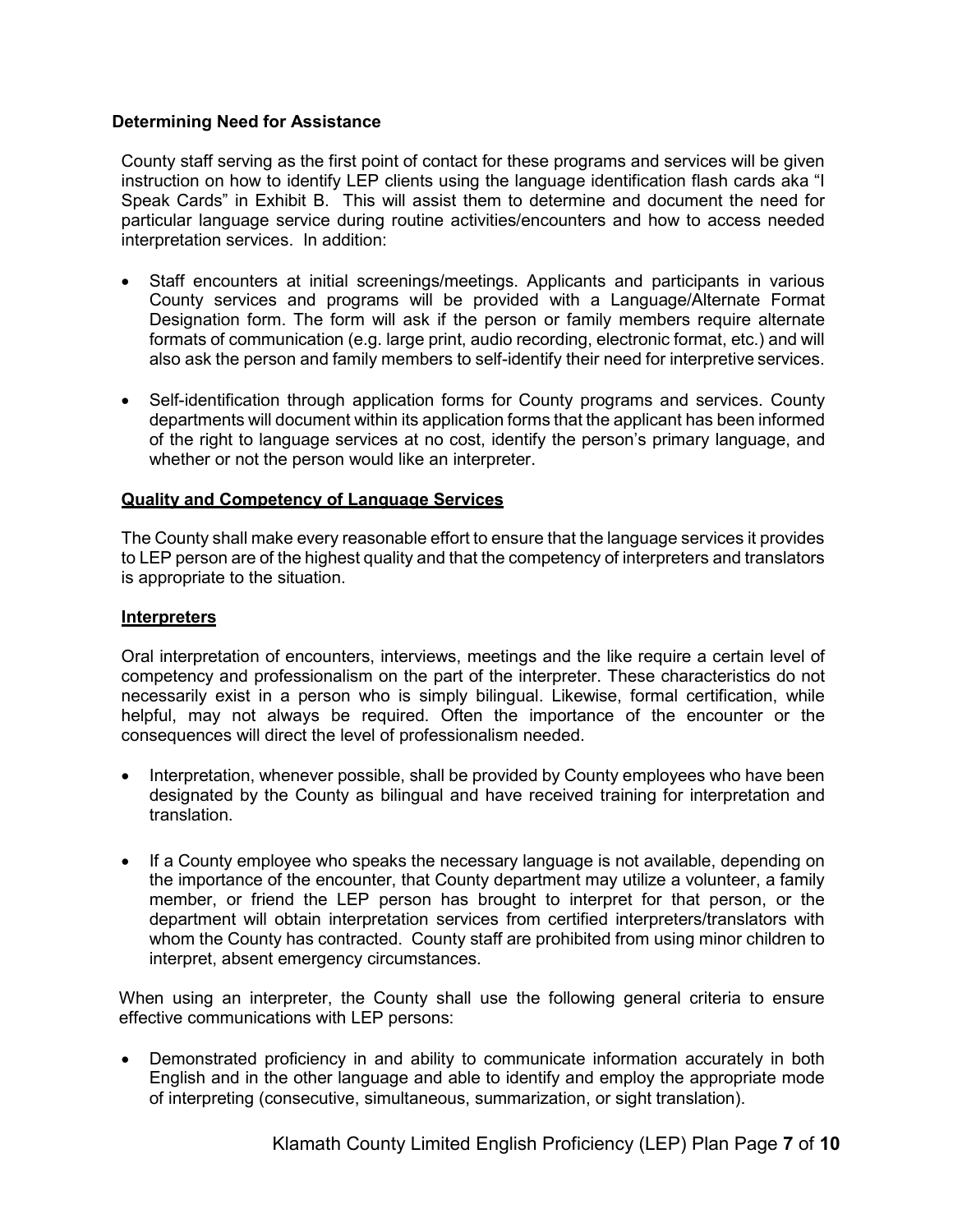- Knowledge in both languages of any specialized terms or concepts particular to County programs or services and of any particularized vocabulary and phraseology used by the LEP persons, or the ability to explain either in English or the necessary language the specialized term(s), concept(s), particularized vocabulary, or phraseology.
- An understanding of and ability to follow confidentiality and impartiality rules to the same extent that the County employee for whom the interpreter is interpreting or to the extent that the position requires or both.
- Understanding of and adherence to the role as interpreter without deviating into a role of counselor, legal advisor, or other role.

When interpretation is needed and reasonable, it shall be provided in a timely manner and appropriate place so as to avoid the effective denial of a benefit or service. The importance of the benefit or service to meaningful access to County programs and services will dictate the urgency of providing the language service. Where access to, or exercise of, a service is not precluded by a reasonable delay, the language service may be reasonably delayed.

#### **Notice to LEP Persons**

The County shall provide appropriate posted notice to Spanish LEP persons of the availability of free language services that ensure meaningful access to programs and services provided by the County. Refer to Exhibit C for a copy of the notice.

#### **Training of County Staff**

The County shall provide training to its staff regarding this policy. A determination of the frequency of staff encounters with LEP persons shall dictate the level of detail of this training. All employees who are likely to have contact with LEP persons shall be trained to assure that they know this policy and procedures, that they work effectively with in-person and telephone interpreters, and they understand the dynamics of interpretation among LEP providers and interpreters. County staff having the greatest contact shall be trained first to effectively implement this policy through the use of standardized procedures. Those County staff having the least amount of contact with LEP persons shall, at a minimum, be trained to be fully aware of this policy so they may reinforce its importance and ensure implementation by other staff.

#### **Monitoring Compliance, Assessing Performance, and Revisions**

The County shall monitor implementation of this policy on an ongoing basis, making revisions to the policy and procedures as may be required periodically. The County may also review the overall effectiveness of this policy as needed and the results shall be reported to the LEP Coordinator. This review shall consider information from the following sources and criteria as well as other factors as may be appropriate:

- Changes in demographics including new language groups and changes in the proportion of existing language groups, types of services, and other needs.
- Frequency of encounters with LEP persons.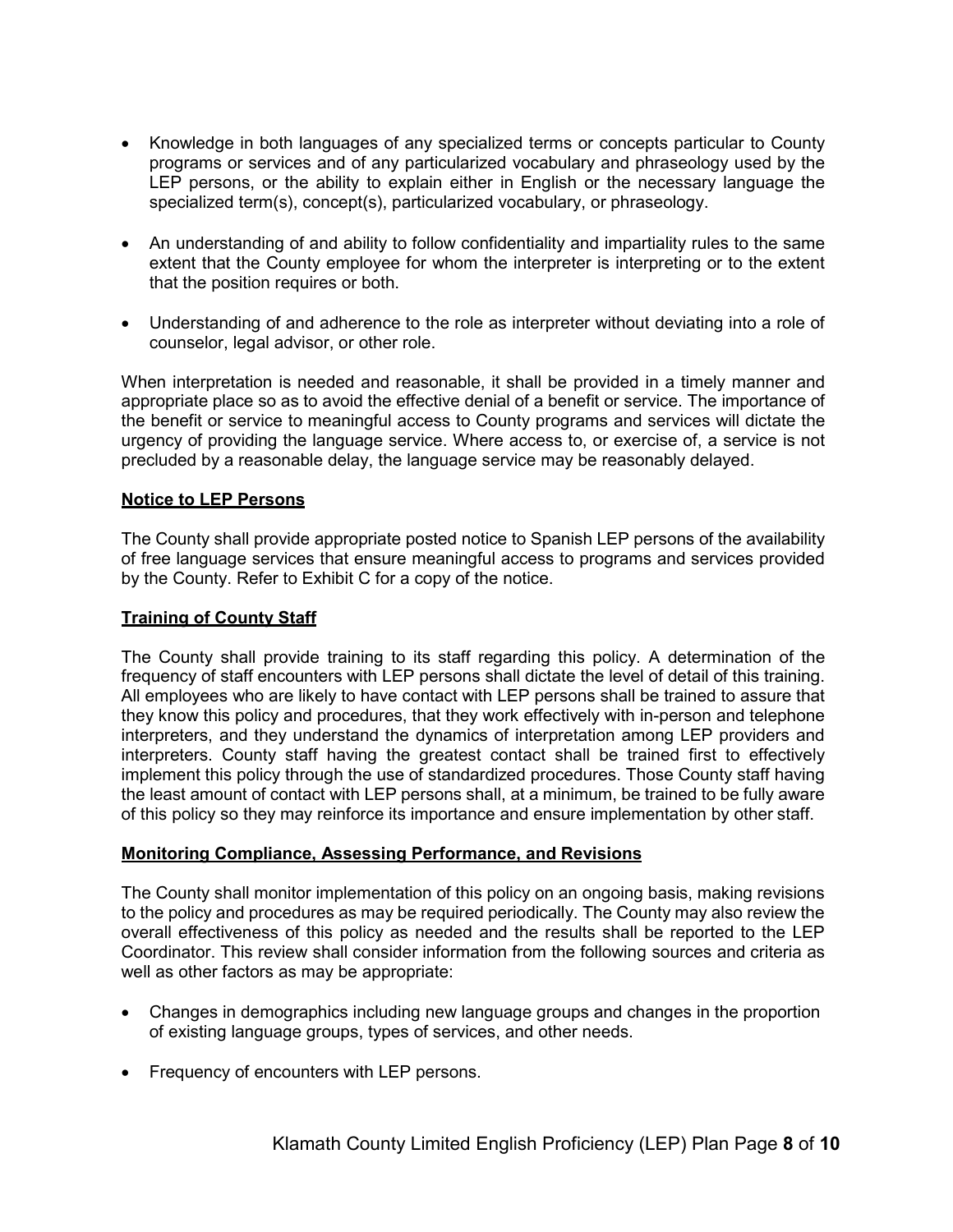- Whether existing language services are meeting needs of LEP persons.
- Availability of new resources including technology.
- Whether identified sources for assistance are still available and viable.
- How well staff understand and have implemented this policy.
- Feedback from the community at large and from minority language groups and persons.

#### **Appeals/Complaint Procedure**

The County shall ensure that LEP individuals who wish to file a complaint regarding County staff members are able to do so. The County may provide an authorized interpreter, as appropriate. Complaints will be referred to the LEP Coordinator.

- 1. To receive consideration, appeals and/or complaints must be filed in writing within 30 days of the alleged violation and sent to the County's LEP Coordinator, *305 Main Street Klamath Falls, OR 97601*. The appeal or complaint should be filed in writing; however, if the complainant cannot submit the appeal and/or complaint in writing, other forms would be acceptable. The information must contain the name and address of the complainant, a brief description of the problem or alleged violation, and a description of the desired services or recommendation for resolution of the complaint.
- 2. An investigation, if appropriate, will be conducted by the LEP Coordinator or their designee. The investigation will be informal but thorough and will afford all interested persons and their representatives an opportunity to submit evidence relevant to the complaint.
- 3. No later than 30 calendar days after a complaint is received, a written determination as to the validity of the complaint and description of the resolution, if any, will be issued by the LEP Coordinator and forwarded to the complainant and affected Department Director.
- 4. The complainant can request a reconsideration of the LEP Coordinator's decision if the complaint is not resolved to their satisfaction. The request for reconsideration should be made in writing, within 15 calendar days of receipt of the determination, to the Board of County Commissioners Office, 305 Main Street, Klamath Falls, OR 97601.
- 5. The County Commissioners will review the complaint and description of the resolution by the LEP Coordinator. Further investigations may be conducted allowing an opportunity for the complainant to submit additional evidence. The County Commissioner's decision will be the final determination on the resolution of the complaint. The final determination will be issued in writing by the County Commissioners and forwarded to the complainant and affected Department Director within 15 calendar days of the receipt of the request for reconsideration.
- 6. The LEP Coordinator will maintain the files and records relating to all requests for services and complaints filed in accordance with applicable law.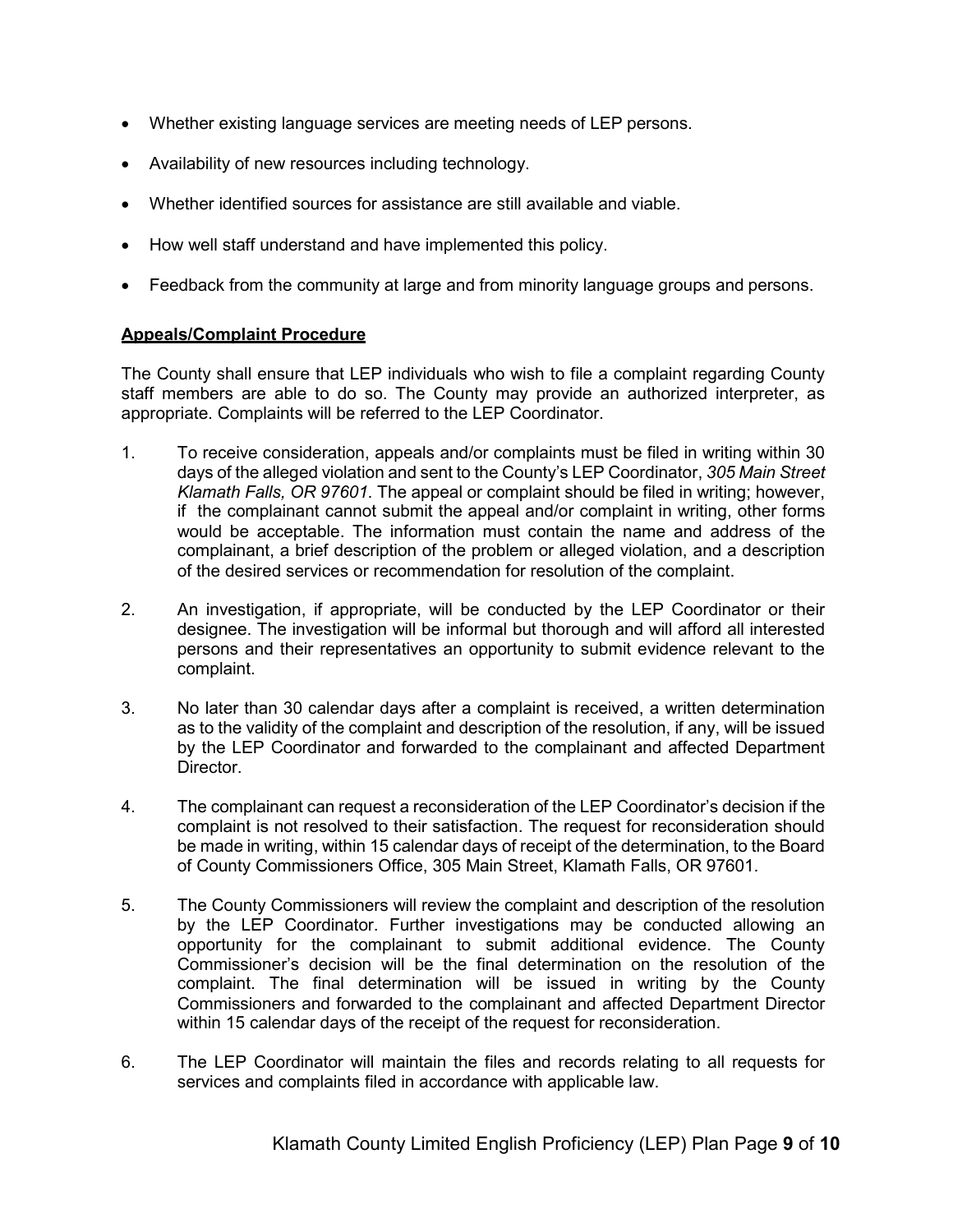The rights of the individuals to a prompt and equitable resolution of problems shall not be impaired by a person's pursuit of other remedies such as a filing of an LEP complaint with the responsible Federal department or agency. Use of the County's request for accommodation and appeals process is not a prerequisite to the pursuit of other remedies.

This policy and procedure shall be construed to protect the substantive rights of interested persons to meet appropriate due process standards for accessing public services. Any notice required to be sent to an LEP person as a complaining party should be translated or otherwise communicated in a language-accessible manner.

# **Effect of Changes to Laws Applicable to this Policy**

This policy, and the procedures adopted to implement this policy, is intended to be in compliance with any and all applicable laws at the time of the adoption of this policy. If applicable laws change, and this policy has not been amended to reflect the impact of such changes, the County shall amend its procedures and the application of this policy to reflect the current state of the law, even if an amendment to this policy to reflect those changes has not been formally adopted by the County.

#### **Compliance**

Failure to comply with any provisions of this policy may lead to discipline up to and including termination.

Adopted this  $19$  day of May, 2020

Board of County Commissioners.

Kelley Min Chair

Out of Office Today

**Derrick DeGroot** Vice-Chair

Donnie Boyd Commissioner

Attachments:

Exhibit A - Census Links Exhibit B - Speak Cards Exhibit C - Notice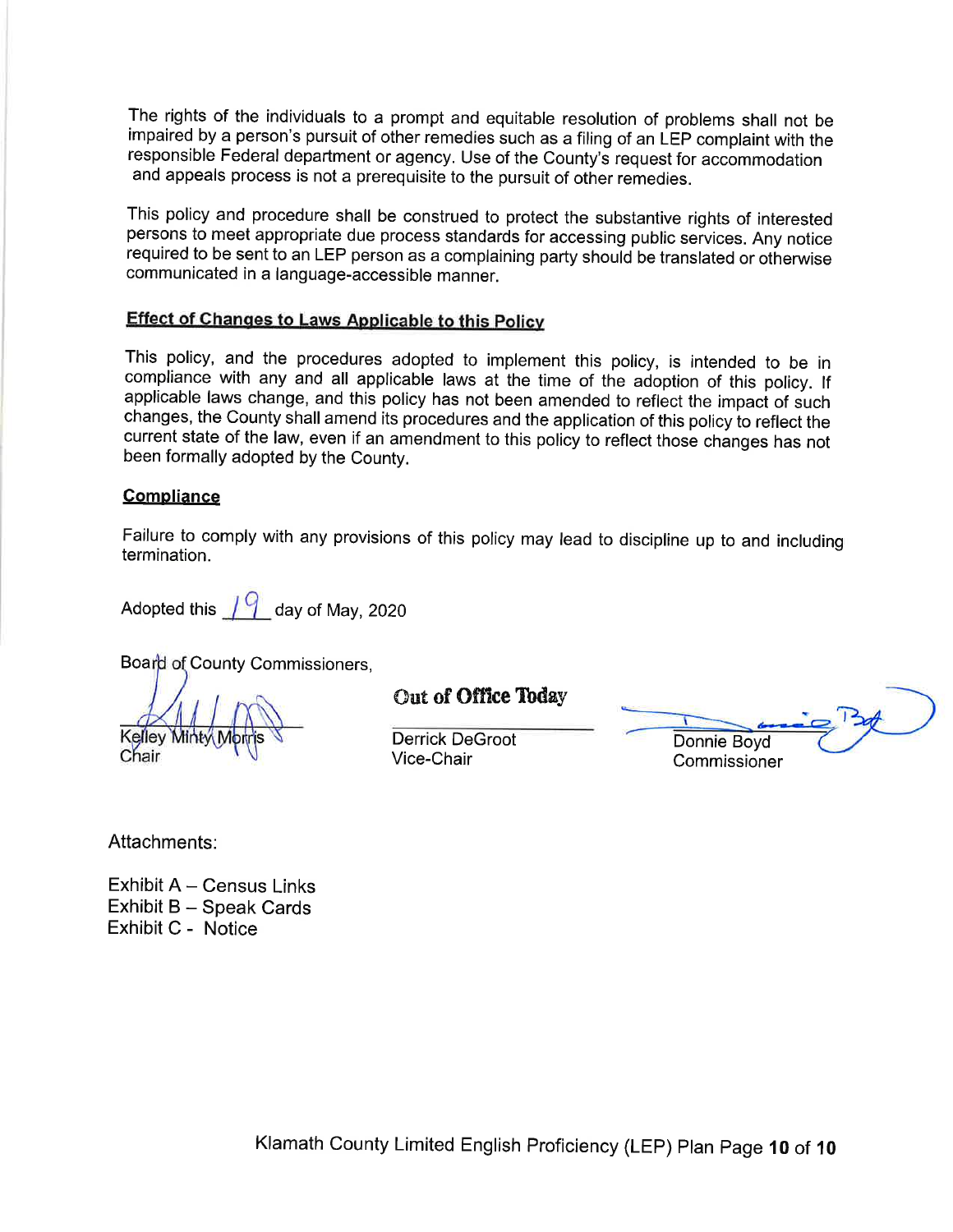Exhibit A

#### Census Table Links

#### DP05 Demographic and Housing Estimates

[https://data.census.gov/cedsci/table?q=Klamath%20County%20Oregon%20DP05&tid=ACSDP1Y2018.DP](https://data.census.gov/cedsci/table?q=Klamath%20County%20Oregon%20DP05&tid=ACSDP1Y2018.DP05&g=0500000US41035&hidePreview=false&layer=VT_2018_050_00_PY_D1) [05&g=0500000US41035&hidePreview=false&layer=VT\\_2018\\_050\\_00\\_PY\\_D1](https://data.census.gov/cedsci/table?q=Klamath%20County%20Oregon%20DP05&tid=ACSDP1Y2018.DP05&g=0500000US41035&hidePreview=false&layer=VT_2018_050_00_PY_D1)

#### S1601 Language Spoken at Home

[https://data.census.gov/cedsci/table?q=Klamath%20County%20Oregon%20DP05&tid=ACSST5Y2018.S1](https://data.census.gov/cedsci/table?q=Klamath%20County%20Oregon%20DP05&tid=ACSST5Y2018.S1601&vintage=2018&layer=VT_2018_050_00_PY_D1&cid=DP05_0001E&g=0500000US41035) [601&vintage=2018&layer=VT\\_2018\\_050\\_00\\_PY\\_D1&cid=DP05\\_0001E&g=0500000US41035](https://data.census.gov/cedsci/table?q=Klamath%20County%20Oregon%20DP05&tid=ACSST5Y2018.S1601&vintage=2018&layer=VT_2018_050_00_PY_D1&cid=DP05_0001E&g=0500000US41035)

#### S1602 Limited English Households

[https://data.census.gov/cedsci/table?q=Klamath%20County%20Oregon%20S1602&g=0500000US41035](https://data.census.gov/cedsci/table?q=Klamath%20County%20Oregon%20S1602&g=0500000US41035&tid=ACSST5Y2018.S1602) [&tid=ACSST5Y2018.S1602](https://data.census.gov/cedsci/table?q=Klamath%20County%20Oregon%20S1602&g=0500000US41035&tid=ACSST5Y2018.S1602)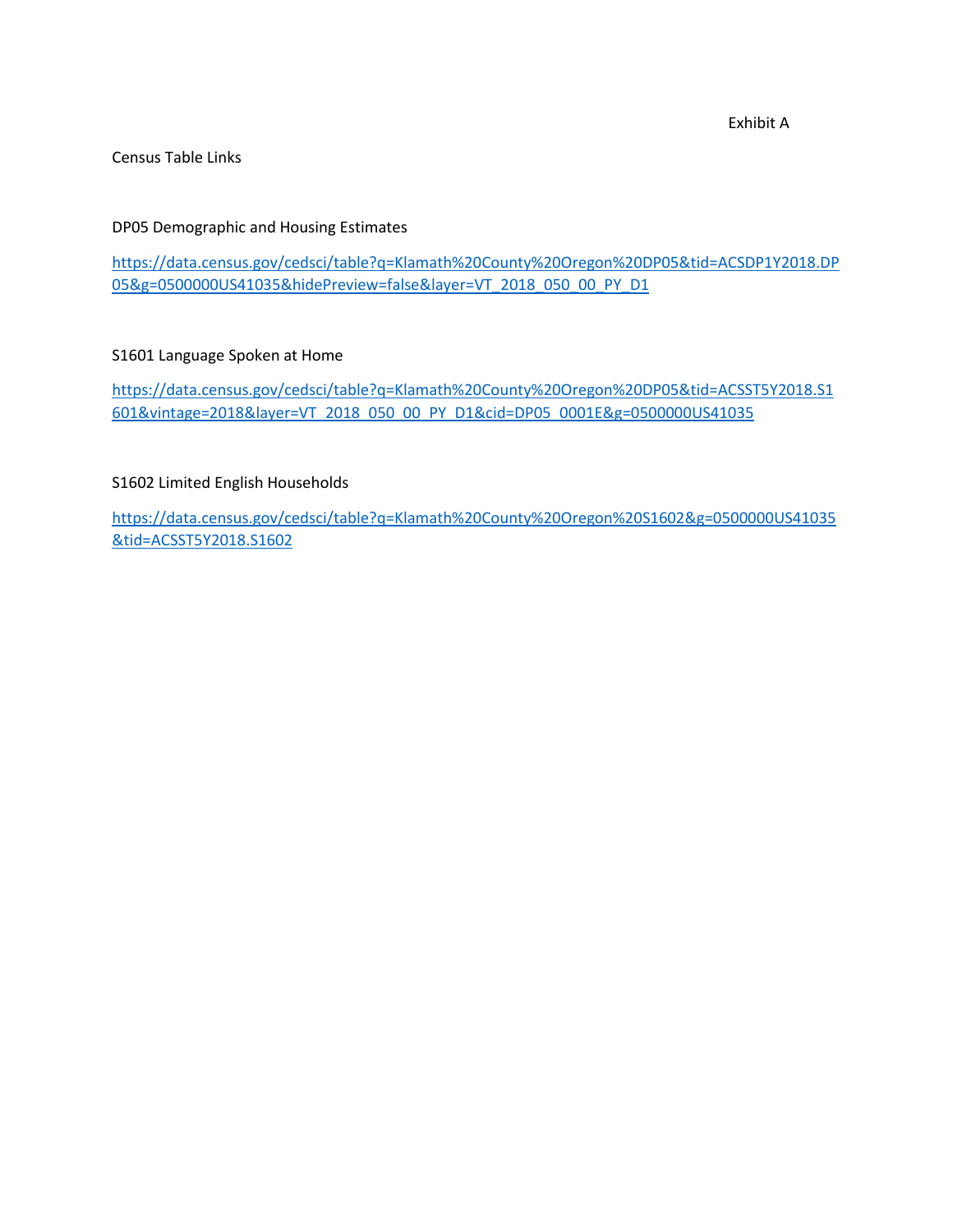|         | 2004<br><b>Census</b>                                                                                             |                           |
|---------|-------------------------------------------------------------------------------------------------------------------|---------------------------|
|         | <b>Test</b><br><b>LANGUAGE IDENTIFICATION FLASHCARD</b>                                                           |                           |
|         | ضع علامة في هذا المربع إذا كنت تقرأ أو تتحدث العربية.                                                             | 1. Arabic                 |
|         | <sup> Մ</sup> սդրում' ե՜սք ՙսչում' կատարեք այս քառակուսում,<br>եթե խոսում կամ կարդում եջ Հայերե՛ս:                | 2. Armenian               |
|         | যদি আপনি বাংলা পড়েন বা বলেন তা হলে এই বাক্ষে দাগ দিন।                                                            | 3. Bengali                |
|         | ឈូមបញ្ជាក់ក្នុងប្រអប់នេះ បើអ្នកអាន ឬនិយាយភាសា ខ្មែរ ។                                                             | 4. Cambodian              |
|         | Motka i kahhon ya yangin ûntûngnu' manaitai pat ûntûngnu' kumentos Chamorro.                                      | 5. Chamorro               |
|         | 如果你能读中文或讲中文, 请选择此框。                                                                                               | 6. Simplified<br>Chinese  |
|         | 如果你能讀中文或講中文,請選擇此框。                                                                                                | 7. Traditional<br>Chinese |
|         | Označite ovaj kvadratić ako čitate ili govorite hrvatski jezik.                                                   | 8. Croatian               |
|         | Zaškrtněte tuto kolonku, pokud čtete a hovoříte česky.                                                            | 9. Czech                  |
|         | Kruis dit vakje aan als u Nederlands kunt lezen of spreken.                                                       | 10. Dutch                 |
|         | Mark this box if you read or speak English.                                                                       | 11. English               |
|         | اگر خواندن و نوشتن فارسي بلد هستيد، اين مربع را علامت بزنيد.                                                      | 12. Farsi                 |
| DB-3309 | <b>U.S. DEPARTMENT OF COMMERCE</b><br><b>Economics and Statistics Administration</b><br><b>U.S. CENSUS BUREAU</b> |                           |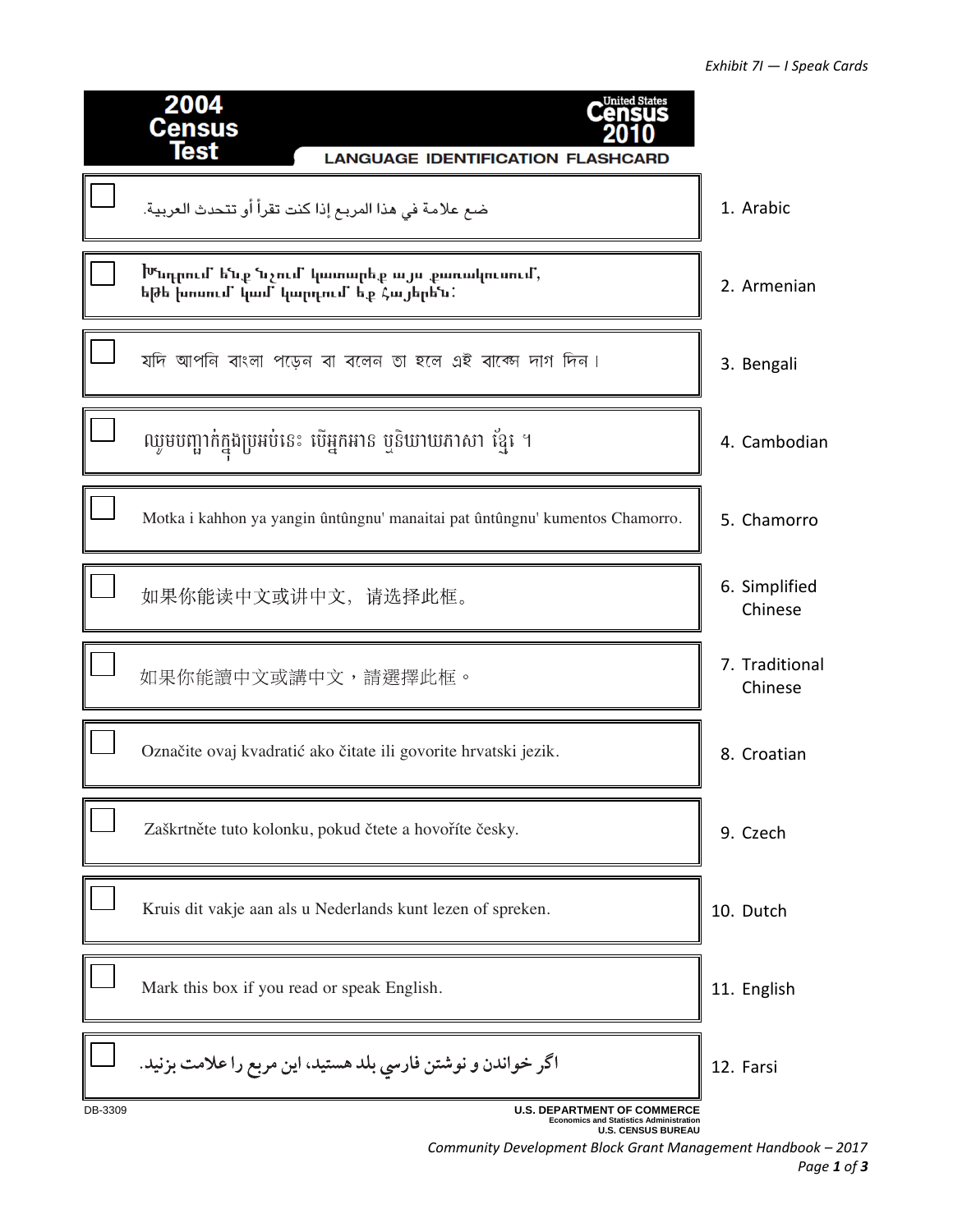|         | Cocher ici si vous lisez ou parlez le français.                                                                   | 13. French         |
|---------|-------------------------------------------------------------------------------------------------------------------|--------------------|
|         | Kreuzen Sie dieses Kästchen an, wenn Sie Deutsch lesen oder sprechen.                                             | 14. German         |
|         | Σημειώστε αυτό το πλαίσιο αν διαβάζετε ή μιλάτε Ελληνικά.                                                         | 15. Greek          |
|         | Make kazye sa a si ou li oswa ou pale kreyòl ayisyen.                                                             | 16. Haitian Creole |
|         | अगर आप हिन्दी बोलते या पढ़ सकते हों तो इस बक्स पर चिह्न लगाएँ।                                                    | 17. Hindi          |
|         | Kos lub voj no yog koj paub twm thiab hais lus Hmoob.                                                             | 18. Hmong          |
|         | Jelölje meg ezt a kockát, ha megérti vagy beszéli a magyar nyelvet.                                               | 19. Hungarian      |
|         | Markaam daytoy nga kahon no makabasa wenno makasaoka iti Ilocano.                                                 | 20. Ilocano        |
|         | Marchi questa casella se legge o parla italiano.                                                                  | 21. Italian        |
|         | 日本語を読んだり、話せる場合はここに印を付けてください。                                                                                      | 22. Japanese       |
|         | 한국어를 읽거나 말할 수 있으면 이 칸에 표시하십시오.                                                                                    | 23. Korean         |
|         | ใຫ້ໝายใส่อุ่อๆบึ้ ก้าท่ามอ่ามຫຼືປາກພາສາລາວ.                                                                       | 24. Laotian        |
|         | Prosimy o zaznaczenie tego kwadratu, jeżeli posługuje się Pan/Pani<br>językiem polskim.                           | 25. Polish         |
| DB-3309 | <b>U.S. DEPARTMENT OF COMMERCE</b><br><b>Economics and Statistics Administration</b><br><b>U.S. CENSUS BUREAU</b> |                    |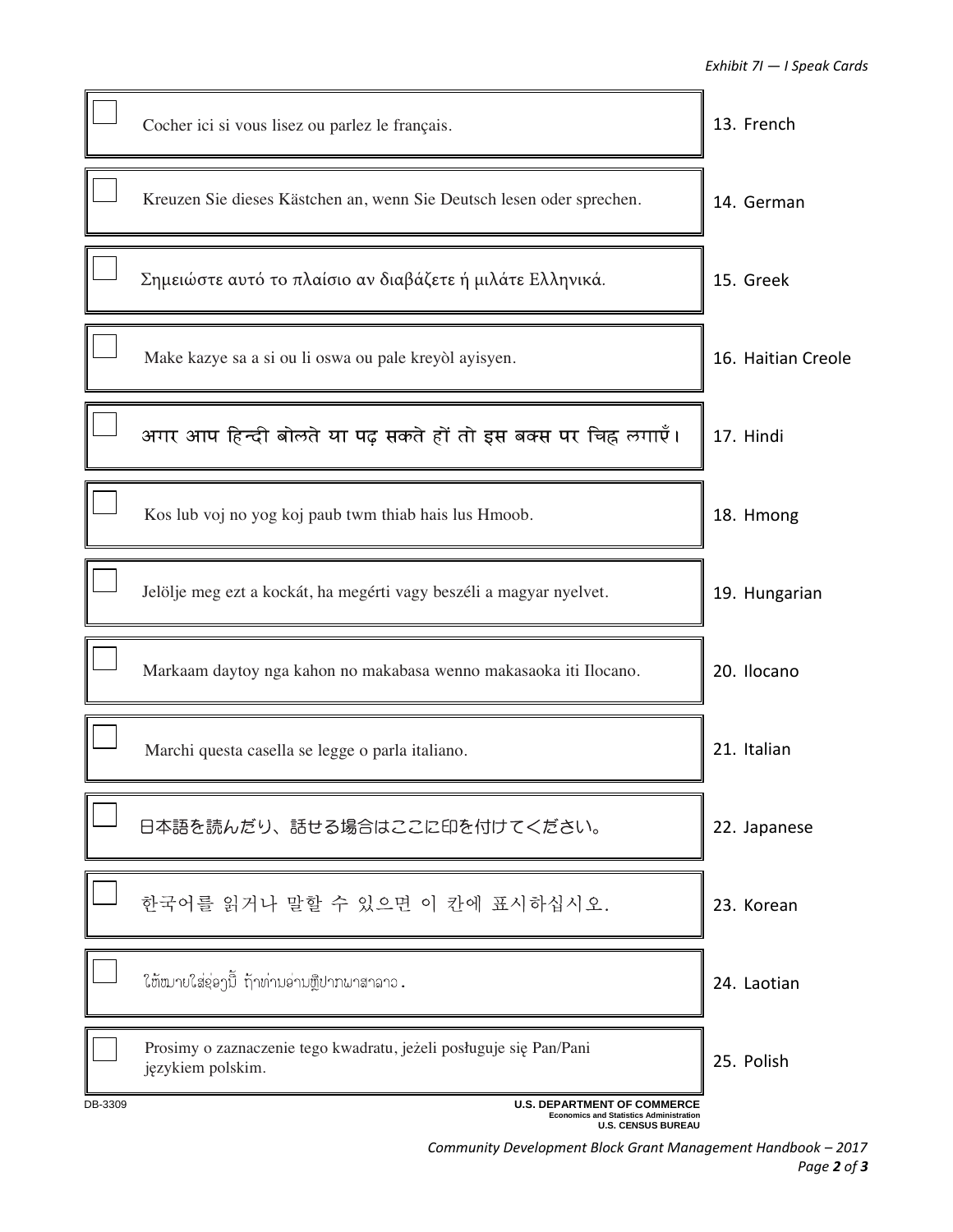|         | Assinale este quadrado se você lê ou fala português.                                                              | 26. Portuguese |
|---------|-------------------------------------------------------------------------------------------------------------------|----------------|
|         | Însemnați această căsuță dacă citiți sau vorbiți românește.                                                       | 27. Romanian   |
|         | Пометьте этот квадратик, если вы читаете или говорите по-русски.                                                  | 28. Russian    |
|         | Обележите овај квадратић уколико читате или говорите српски језик.                                                | 29. Serbian    |
|         | Označte tento štvorček, ak viete čítať alebo hovoriť po slovensky.                                                | 30. Slovak     |
|         | Marque esta casilla si lee o habla español.                                                                       | 31. Spanish    |
|         | Markahan itong kuwadrado kung kayo ay marunong magbasa o magsalita ng Tagalog.                                    | 32. Tagalog    |
|         | ให้กาเกรื่องหมายลงในช่องถ้าท่านอ่านหรือพูคภาษาใทย.                                                                | 33. Thai       |
|         | Maaka 'i he puha ni kapau 'oku ke lau pe lea fakatonga.                                                           | 34. Tongan     |
|         | Відмітьте цю клітинку, якщо ви читаєте або говорите українською мовою.                                            | 35. Ukrainian  |
|         | اگرآپار دوپڑھتے پابولتے ہیں تواس خانے میں نشان لگا ٹیں۔                                                           | 36. Urdu       |
|         | Xin đánh dấu vào ô này nếu quý vị biết đọc và nói được Việt Ngữ.                                                  | 37. Vietnamese |
|         | באצייכנט דעם קעסטל אויב איר לייענט אדער רעדט אידיש.                                                               | 38. Yiddish    |
| DB-3309 | <b>U.S. DEPARTMENT OF COMMERCE</b><br><b>Economics and Statistics Administration</b><br><b>U.S. CENSUS BUREAU</b> |                |